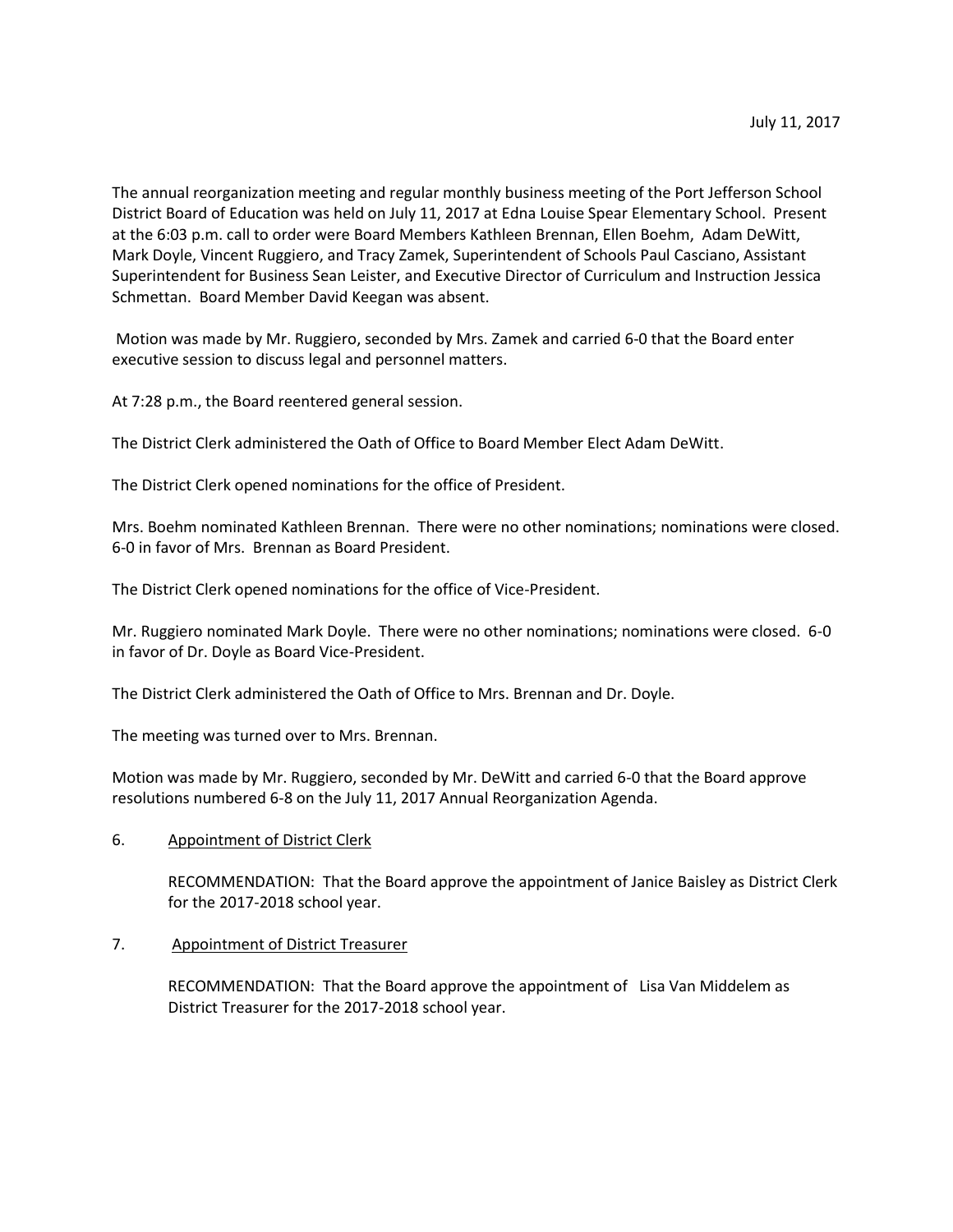# 8. Appointment of Claims Auditor

RECOMMENDATION: That the Board approve the appointment of Berger, MacDonald, Rand, CPAs, LLP, as Claims Auditor for the 2017-2018 school year.

Mrs. Brennan administered the Oath of Office to the District Clerk.

Motion was made by Dr. Doyle, seconded by Mrs. Zamek and carried 6-0 that as recommended by the Superintendent of Schools, the Board approves resolutions numbered 10 - 49 on the July 11, 2017 Annual Reorganization Agenda.

## 10. Authorization to Bond School Officials -

RECOMMENDATION - That the District Treasurer, Superintendent of Schools, and Deputy Superintendent each be bonded for the 2017-2018 school year, and that the amount for each bond be set at \$500,000.00, and that the Superintendent of Schools be requested to approve this amount.

## 11. Appointment of School Attorney -

RECOMMENDATION - That the Board approve the appointment of the law firm of Ingerman, Smith, LLP, as labor and Board counsel for the 2017-2018.

## 12. Appointment of Financial Advisors -

RECOMMENDATION - That the Board approve the appointment of Munistat Services, Inc., as financial advisors for the 2017-2018 school year.

# 13. Appointment of Bond Counsel -

RECOMMENDATION - That the Board approve the appointment of Hawkins, Delafield & Wood, as bond counsel for the 2017-2018 school year.

#### 14. Appointment of 403b Compliance Consultants -

RECOMMENDATION - That the Board approve the appointment of OMNI Financial Group as the District's third party administrator for compliance and remitting services for the District's 403(b) plans for the 2017-2018 school year.

# 15. Appointment of School Physician -

RECOMMENDATION - That the Board approve the appointment of Dr. John Gill, as the regular school district physician, and the school physician member on the District's Committee on Special Education for the 2017-2018 school year.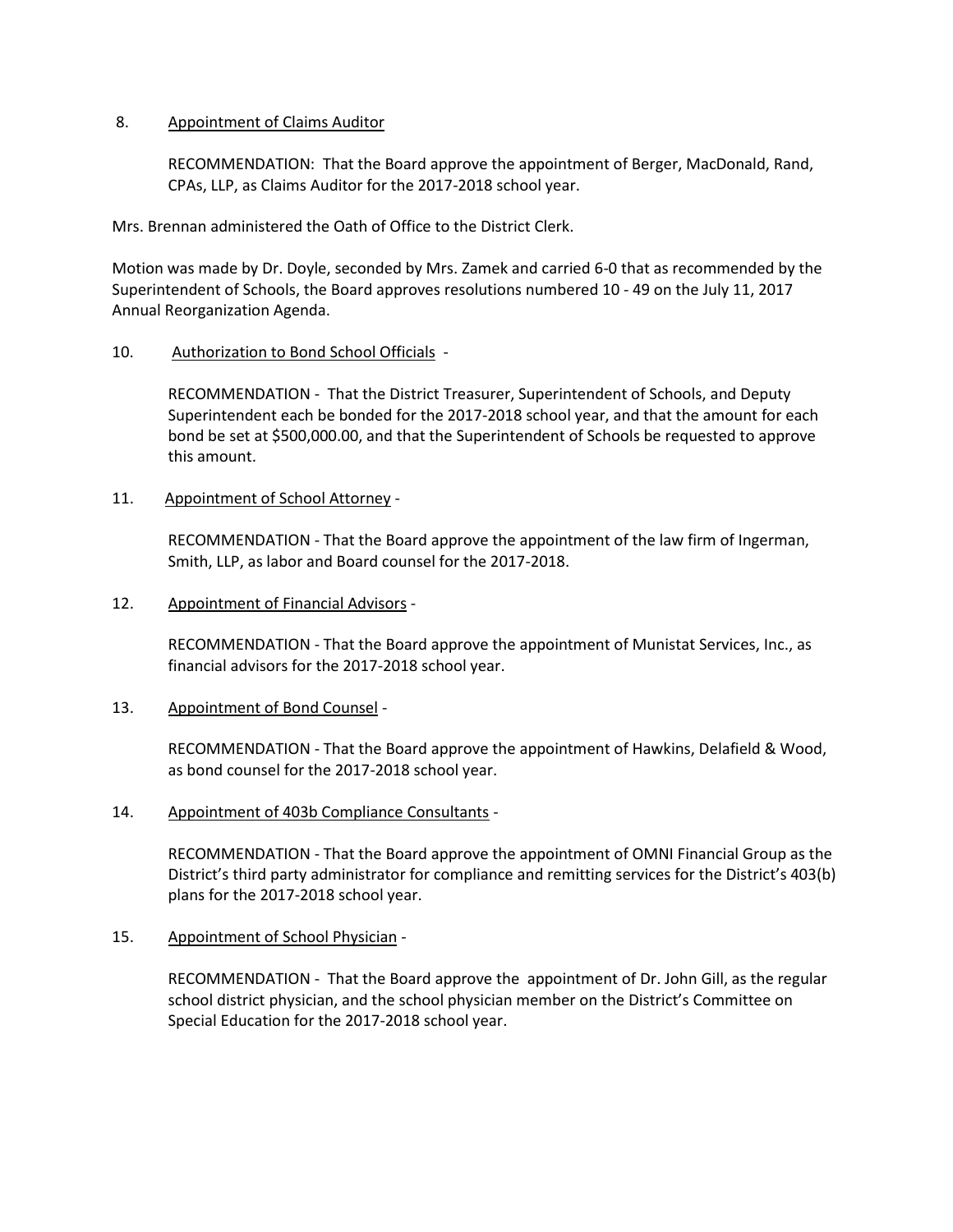## 16. Appointment of Architect –

RECOMMENDATION – That the Board approve the appointment of JAG Architects as district architect for the 2017-2018 school year.

17. Appointment of Accountant –

RECOMMENDATION – That the Board approve the appointment of Cullen & Danowski, LLP, as school district accountant for the 2017-2018 school year.

# 18. Appointment of Internal Auditor -

RECOMMENDATION - That the Board approve the appointment of Nawrocki Smith, LLP as Internal Auditor for the 2017-2018 school year.

## 19. Appointment of External Auditor-

RECOMMENDATION - That the Board approve the appointment of R.S. Abrams & Co. LLP, as External Auditor for the 2017-2018 school year.

## 20. Appointment of Insurance Agents / Carriers

## RECOMMENDATION -

- a) That the Board approve JJ Stanis and Company as agent and third party administrator for the district's Excess Major Medical, Vision, Life, and Dental Self Insurance Plan for the 2017-2018 school year.
- b) That the Board approve PMA as agent and third party administrator for the district's Self Insured Workers Compensation Plan for the 2017-2018 school year.
- c) That the Board approve BK International as the agent for the district's student accident insurance and excess employer's liability insurance for the 2017-2018 school year.
- d) That the Board approve New York State Insurance Reciprocal as the district's carrier for general non-medical insurance, including but not limited to school board liability, excess catastrophic liability, commercial automotive, and special school liability insurance for the 2017-2018 school year.
- e) That the Board approve Eugene Donohue Associates as agent for the district administrators life insurance plans for the 2017-2018 school year.

# 21. Appointment of Environmental Consultants -

RECOMMENDATION - That the Board approve the appointment of Enviroscience Consultants, Inc. as environmental consultants for the 2017-2018 school year.

22. Appointment of Accounting Records Custodian, Payroll Certification Officer & Bid Opening: Advertising & Purchasing Officer -

RECOMMENDATION: That the Deputy Superintendent be designated as Custodian of the District's accounting records; and that the Claims Auditor be designated as Payroll Certification Officer; and that the Deputy Superintendent, Sean Leister, perform the duties of the Bid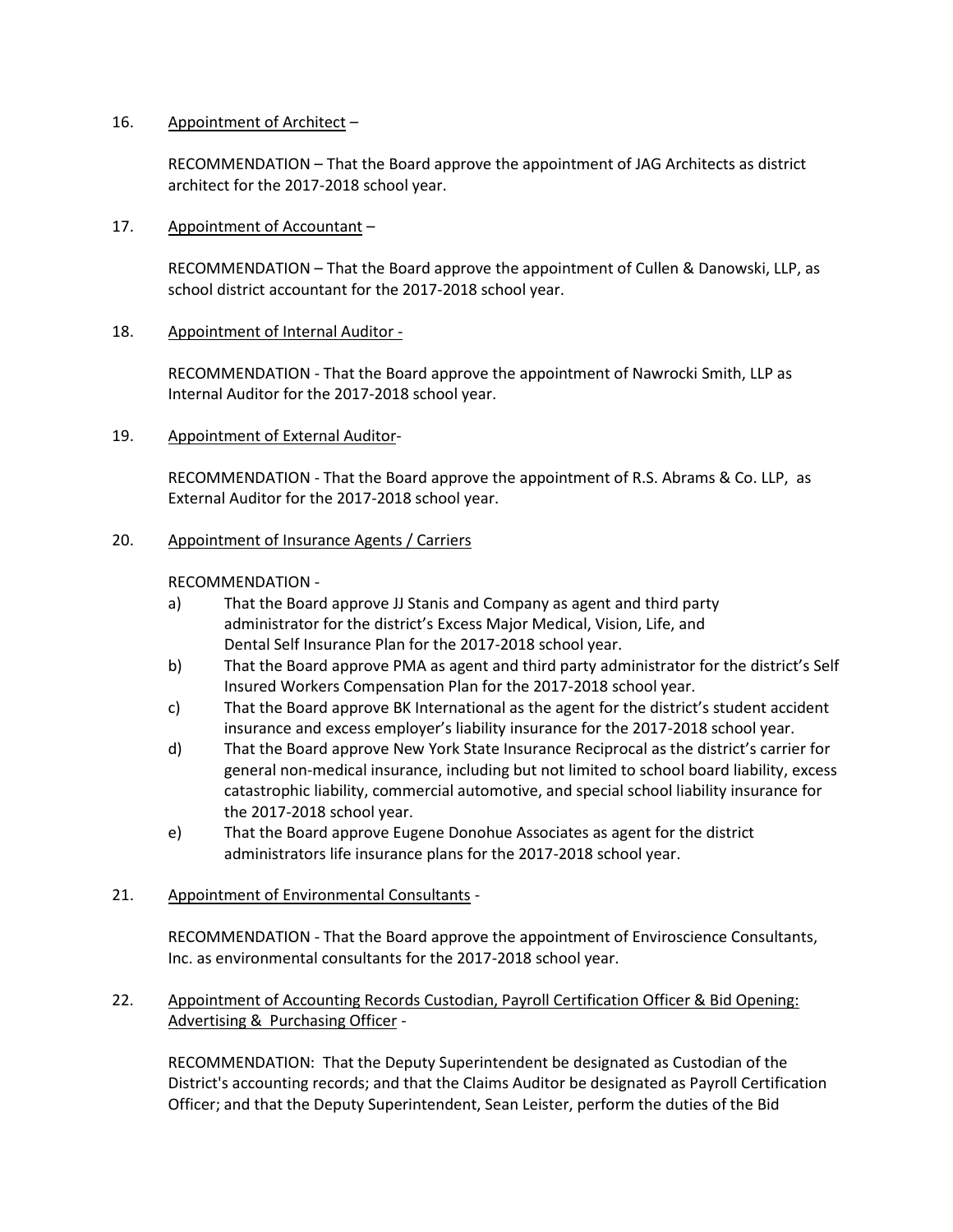Opening, and Purchasing Officer of the school district; and that the District Clerk be responsible for advertising notices.

## 23. Appointment of Investment Officer & Continuance of Board Policy -

RECOMMENDATION**:** That the District Treasurer and the Deputy Superintendent be appointed investment officers and that these duties include the negotiation of short term loans, Tax Anticipation Notes, and the investment of surplus funds in Certificates of Deposit, and other authorized instruments; and further, the Board agrees to continue Board Policy 6240, Investments (attached).

## 24. Appointment of Records Access Officer -

RECOMMENDATION: That the Deputy Superintendent be appointed as Records Access Officer for the school district.

# 25. Appointment of AHERA Compliance Officer -

RECOMMENDATION - That the Board approve the appointment of the Director of Facilities as Compliance Officer under the Asbestos Hazard Emergency Recovery Act, and that he be made save harmless in the performance of his duties. These duties shall include but not be limited to status review, asbestos assessment study, management plan, employee training and management place review update.

## 26. Appointment of EPA Program-use Compliance Officer -

RECOMMENDATION - That the Board approve the appointment of the Director of Facilities as EPA Program-use Compliance Officer and be made save harmless.

# 27. Appointment of Title IX Compliance Officer -

RECOMMENDATION : That the Board approve the appointment of the Director of Special Education as the Title IX Compliance Officer for the 2017-2018 school year.

# 28. Appointment of Substitute Treasurer -

RECOMMENDATION - That the Board approve the appointment of the Superintendent of Schools as Substitute District Treasurer should these services be required any time during the 2017-2018 school year.

# 29. Appointment of Publication -

RECOMMENDATION - That the Port Times-Record newspaper and/or Newsday be designated as the official publications of the District for the 2017-2018 school year; and further, that Times-Record newspaper and/or Newsday be designated the official publication for advertising competitive bids.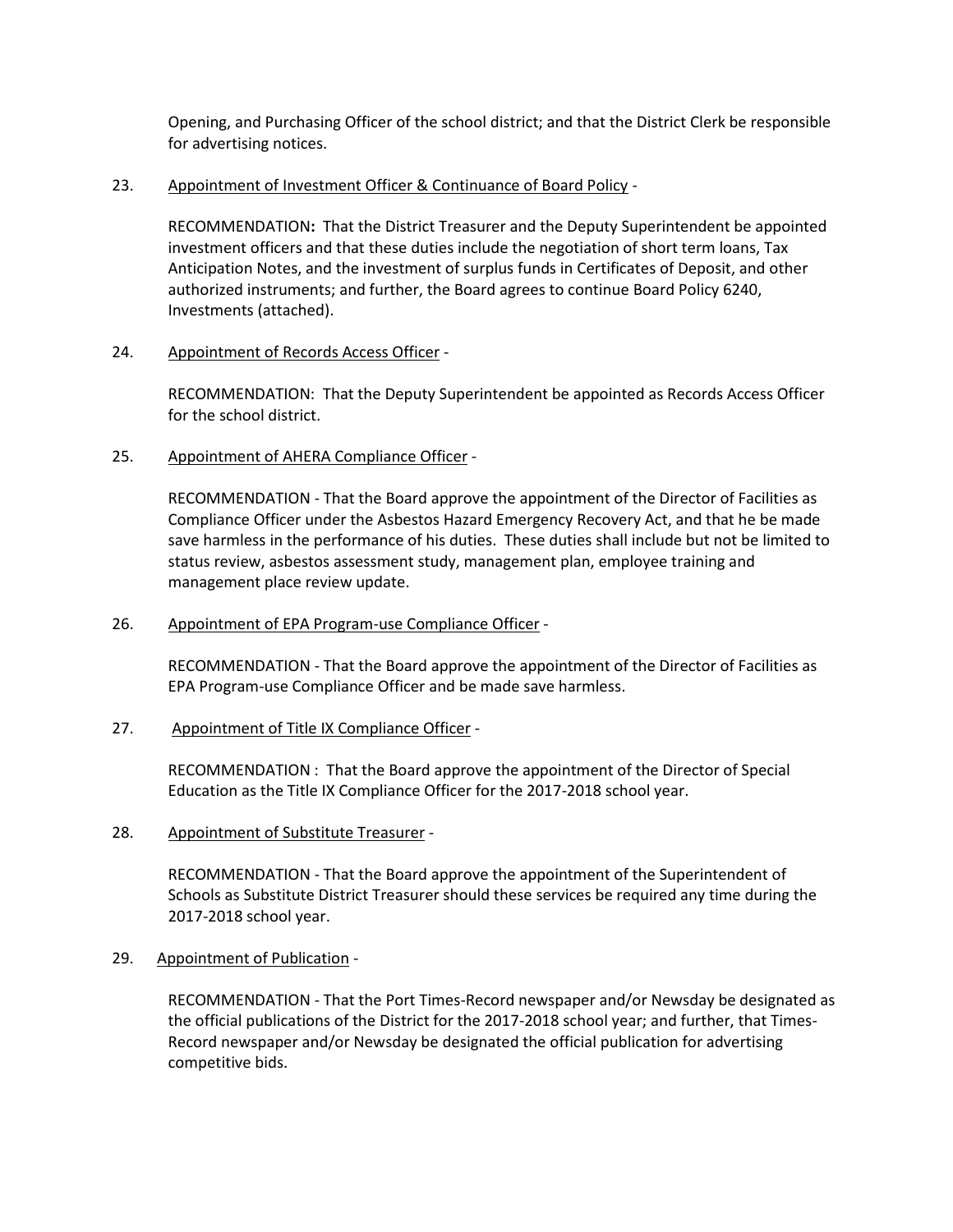## 30. Appointment of Health & Safety Committee

RECOMMENDATION – That the Board approve the appointment of a Health & Safety Committee for the 2017-2018 school year in accordance with Board Policy 8112 (attached).

# 31. District Accounts / Designation of Depository -

RECOMMENDATION - That the following bank accounts be approved: General Fund - Checking - Capital One 6755 General Fund – Money Market – Capital One 5930 Federal - Checking - Capital One 6805 Capital - Checking - Capital One 6813 Capital – Money Market - Capital One 6821 Trust & Agency - Checking - Capital One 6789 Payroll - Capital One 6763 Royal Education Foundation - Checking - Capital One 6839 Trust & Agency Scholarship - Checking - Capital One 6797 School Lunch - Checking - Capital One 6847 Trust & Agency - Payroll - Capital One 6771 and further that the following banks be designated as the depository for all district funds: Capital One, People's United Bank, MBIA-CLASS, Bank of America, J.P. Morgan Chase, Citibank, State Bank of Long Island, Commerce Bank, HSBC

## 32. Authorization of Facsimile Signatures -

RECOMMENDATION - That the District Treasurer and substitute District Treasurer be authorized to resort to an electronic signature, and be it further resolved that the District Treasurer and substitute District Treasurer maintain control of these signatures.

# 33. Purchasing Policy -

RECOMMENDATION - That the Board review Purchasing Policy 6700 (attached), as required by General Municipal Law Section 104-b(4).

# 34. Charge Cards -

RECOMMENDATION - That the Board authorize the use of the Home Depot and Wright Express credit cards for the 2017-2018 school year.

# 35. Designation of Extra-Classroom Activities Fund Officers -

RECOMMENDATION - That the Board approve the following officers for the Extra-Classroom (Student Organization) Funds for the 2017-2018 school year:

Elementary - Lucy Arnone, Treasurer

- Principal
- Superintendent of Schools

# Middle School - Rosalie Loizas, Treasurer

- Principal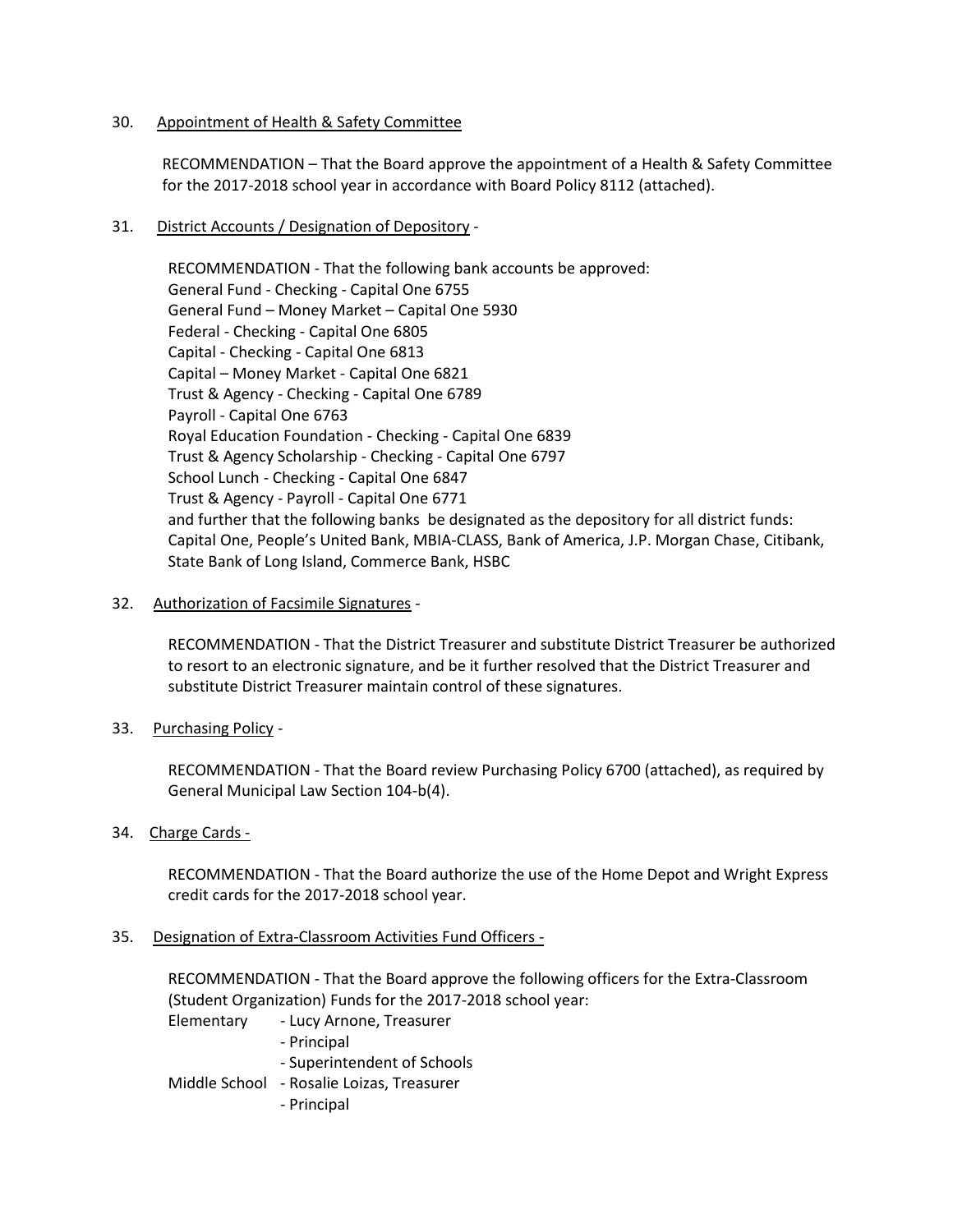| - Superintendent of Schools |  |
|-----------------------------|--|
|-----------------------------|--|

- Senior High Stephanie Miazga, Treasurer
	- Principal
		- Superintendent of Schools

## 36. Designation of Petty Cash Funds & Fund Custodians -

RECOMMENDATION - That the Board approve the establishment of petty cash funds and custodians of the funds for the 2017-2018 school year as follows:

| Fund            |                          | Amount   |                                         |
|-----------------|--------------------------|----------|-----------------------------------------|
| <b>District</b> |                          | \$100.00 | Superintendent / Janice Baisley         |
|                 | <b>Elementary School</b> | \$100.00 | Principal / Lucy Arnone                 |
| Middle School   |                          | \$100.00 | Principal / Rosalie Loizas              |
| High School     |                          | \$100.00 | Principal / Stephanie Miazga            |
|                 | <b>Business Office</b>   | \$100.00 | Assistant Superintendent / Natalie Pego |
|                 | Curriculum Office        | \$100.00 | Executive Director / Traci McGlynn      |

37. Reimbursement for Authorized Use of Vehicles -

RECOMMENDATION - That the rate of reimbursement for the authorized use of privately owned vehicles in the performance of District business be established at the IRS rate per mile for the 2017-2018 school year.

#### 38. Reimbursement for Conferences –

RECOMMENDATION - That the rate of reimbursement for authorized conferences, contests and events for lodging, meals and incidental expenses will not exceed the maximum IRS rate limits. Exceptions may be granted when approved conferences are held at a participating hotel or there is an approved written justification for special circumstances.

#### 39. Rate per Hour - Home Instruction Fee -

RECOMMENDATION - That the rate per hour for home instruction fees provided by any agency other than Port Jefferson Teachers' Association be \$40.00.

# 40. Non-Resident Tuition -

RECOMMENDATION - That the Board establish the non-resident tuition rate for the 2017-2018 school year pursuant to the required State Education Formula for establishing non-resident student tuition rate, as follows:

| Kindergarten - Grade 6                                                                 | $$25,527$ per year |
|----------------------------------------------------------------------------------------|--------------------|
| Grades 7 - 12                                                                          | \$26,910 per year  |
| Special Education: Kindergarten - Gr.6                                                 | \$73,065 per year  |
| Special Education: Grades 7-12                                                         | $$74,448$ per year |
| Said rates to be revised when they become finalized by the State Education Department. |                    |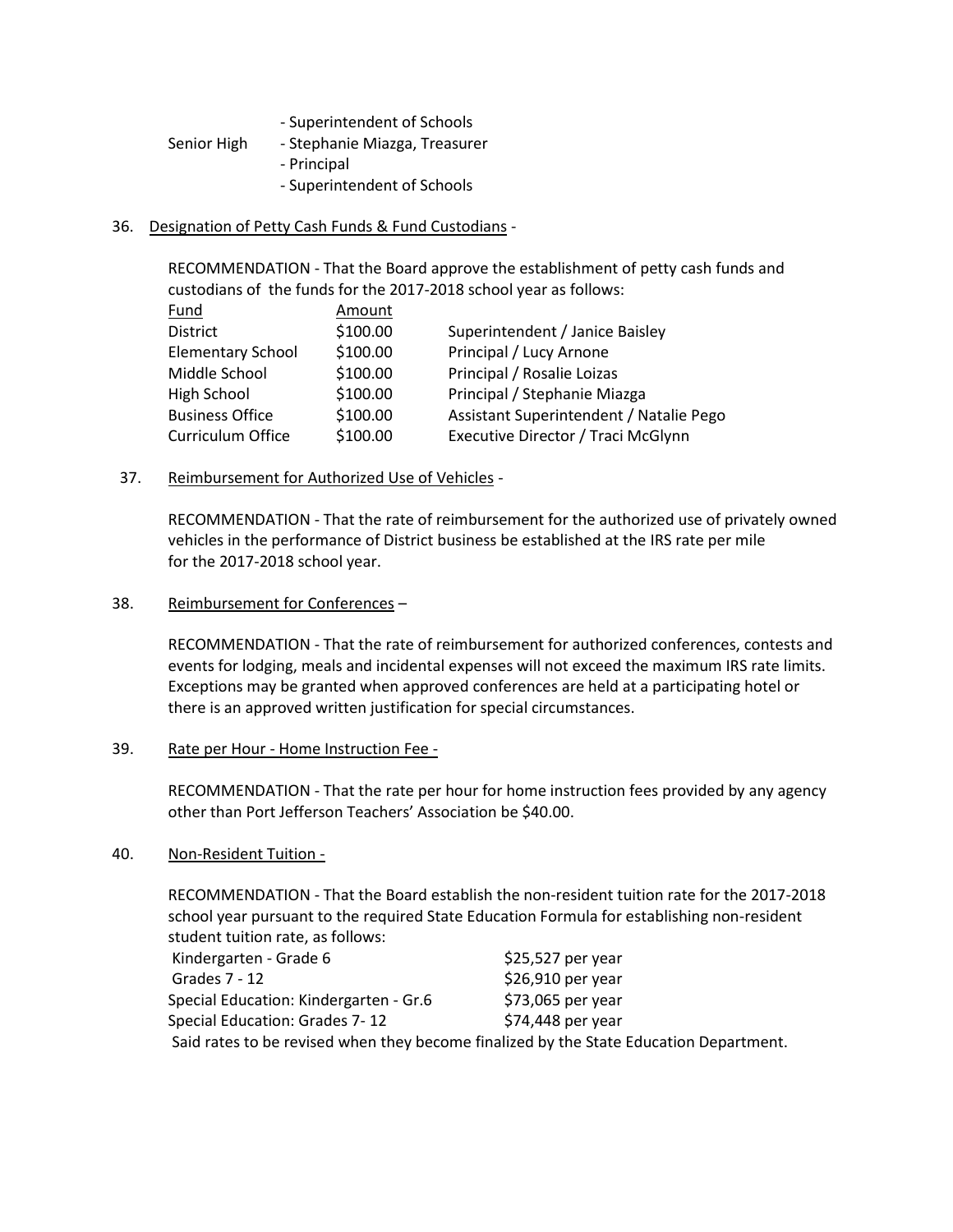## 41. Appointment of District Committee on Special Education -

RECOMMENDATION - That the Board approve the appointment of the following as District Committee on Special Education for the 2017-2018 school year: Chairpersons - Director of Special Education, School Psychologist Special Education Teacher, Teacher Member Classroom Teacher, Teacher Member Director of Special Education, School Psychologist Physician Member (as requested) John Steiner, Lorraine Steiner, Lorraine Guzzetta, Parent Members (as requested)

## 42. Appointment of Sub-Committee on Special Education -

RECOMMENDATION - That the Board approve the following composition of the Sub-Committee on Special Education for the 2017-2018 school year: Chairpersons –Director of Special Education, School Psychologist School Psychologist, Classroom Teacher, Teacher Member Special Education Teacher, Teacher Member

# 43. Appointment of Committee on Preschool Special Education -

RECOMMENDATION - That the Board appoint the following to the Committee on Preschool Special Education for the 2017-2018 school year: Chairpersons - Director of Special Education, School Psychologist Teacher Member Special Education Teacher Member Suffolk County Representative, County Representative Evaluator, a professional who participated in the evaluation of the child for whom services are sought John Steiner, Lorraine Steiner, Lorraine Guzzetta - Parent Members (as requested)

# 44. **IDEA and 504 Impartial Hearing Officers -**

RECOMMENDATION - As per Part 200.5(j)(3)(i), appointment from the impartial hearing list must be made in accordance with the rotational selection process established in Section 200.2(e)(1) of the Part 200 Regulations of the commissioner and the administrative procedures established by the Board of Education pursuant to Section 200.2(b)(9).

# 45. Appointment of Surrogate Parents -

RECOMMENDATION - That the Board approve the appointment of the following as Surrogate Parent(s) for the Committee on Special Education for the 2017-2018 school year: Father Frank Pizzarelli

# 46. Appointment of District-wide DASA Coordinator

RECOMMENDATION – That the Board appoint the Director of Special Education, as District-wide DASA Coordinator for the 2017-2018 school year.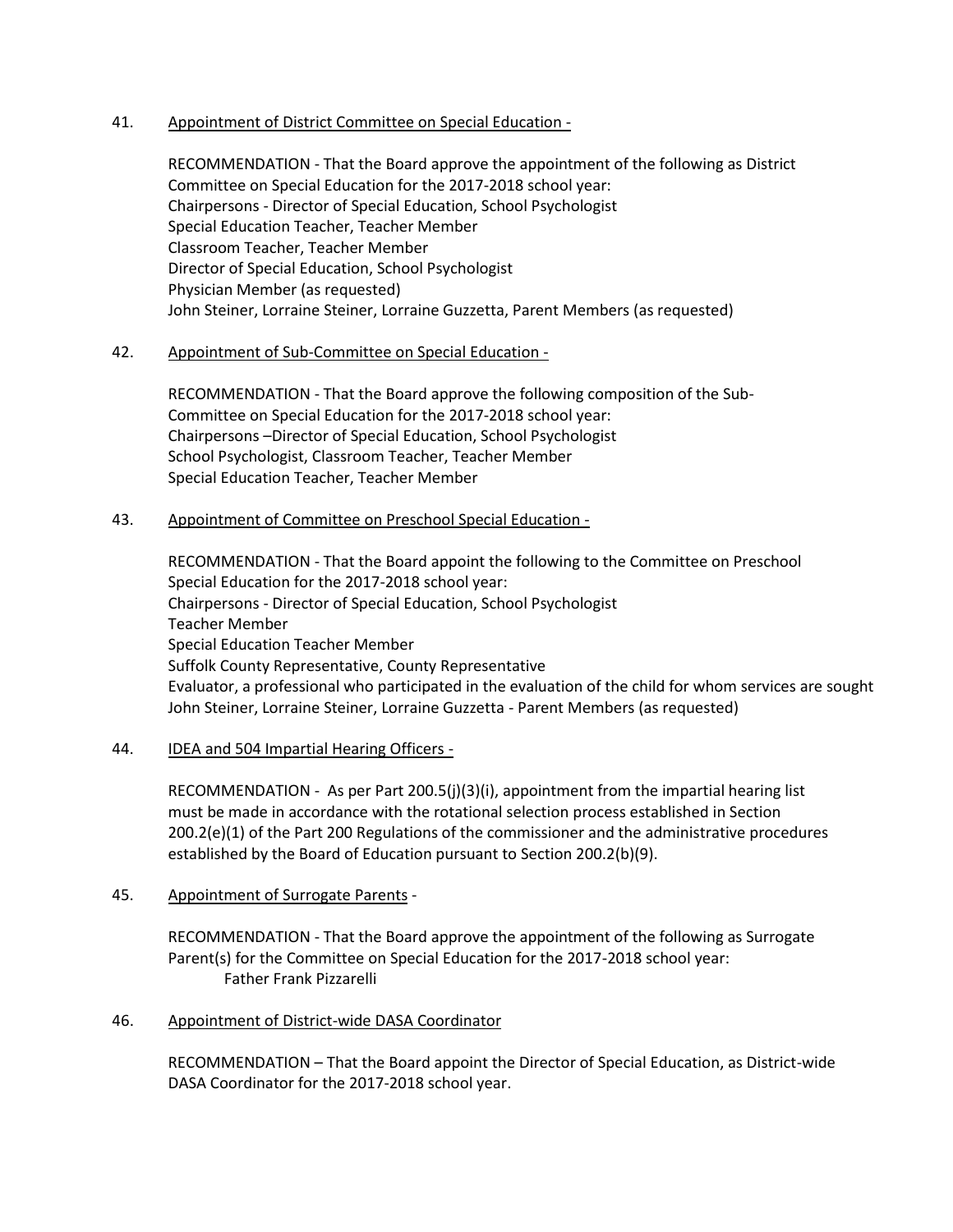## 47. Annual Budget Hearing, Annual Meeting/District Vote -

RECOMMENDATION: That the Annual Budget Hearing be held on May 8, 2018, 7:00 pm; and, the Annual Meeting/District Vote be held on May 15, 2018, 6:00 am-9:00 pm.

#### 48. Designation of Regular Board of Education Meeting Dates -

RECOMMENDATION: That the Board designate the following as dates for regular monthly business meetings of the Board of Education for the 2017-2018 school year:

|                    | January 9, 2018   |
|--------------------|-------------------|
| August 8, 2017     | February 13, 2018 |
| September 12, 2017 | March 13, 2018    |
| October 10, 2017   | April 10, 2018    |
| November 14, 2017  | May 8, 2018       |
| December 12, 2017  | June 12, 2018     |
|                    |                   |

## 49. Designation of Board Work Session Meeting Dates-

RECOMMENDATION: That the Board designate the following as dates for work sessions of the Board of Education for the 2017-2018 school year:

| October 24, 2017              | January 23, 2018  | March 27, 2018 |
|-------------------------------|-------------------|----------------|
| Tentative Work Session Dates: |                   |                |
| November 28, 2017             | February 27, 2018 | May 22, 2018   |

## ESTABLISHMENT OF BOARD COMMITTEES

The following committees were presented for the 2017-2018 school year. Mrs. Brennan asked Board Members to e-mail their interest in serving on a specific committee and interest in chairing a committee for the establishment of committees at the August meeting.

| Audit Committee      | <b>Facilities Committee</b> | <b>Policy Committee</b> |
|----------------------|-----------------------------|-------------------------|
| Curriculum Committee | <b>Finance Committee</b>    |                         |

#### ADJOURNMENT

At 7:35 p.m., motion was made by Dr. Doyle, seconded by Mr. Ruggiero and carried 6-0 to adjourn the Reorganization meeting and move into the business meeting.

Motion was made by Mrs. Boehm, seconded by Mr. Ruggiero and carried 6-0 that the Board approve the minutes of the following meeting: Regular Meeting held June 13, 2017

## PUBLIC COMMENT

Mrs. Brennan opened the public comment forum.

- Sam Walker Section XI State Qualifier Track Meet
- Cooper Schoch Section XI State Qualifier Track Meet
- Ann DuGourd MIT Launch Club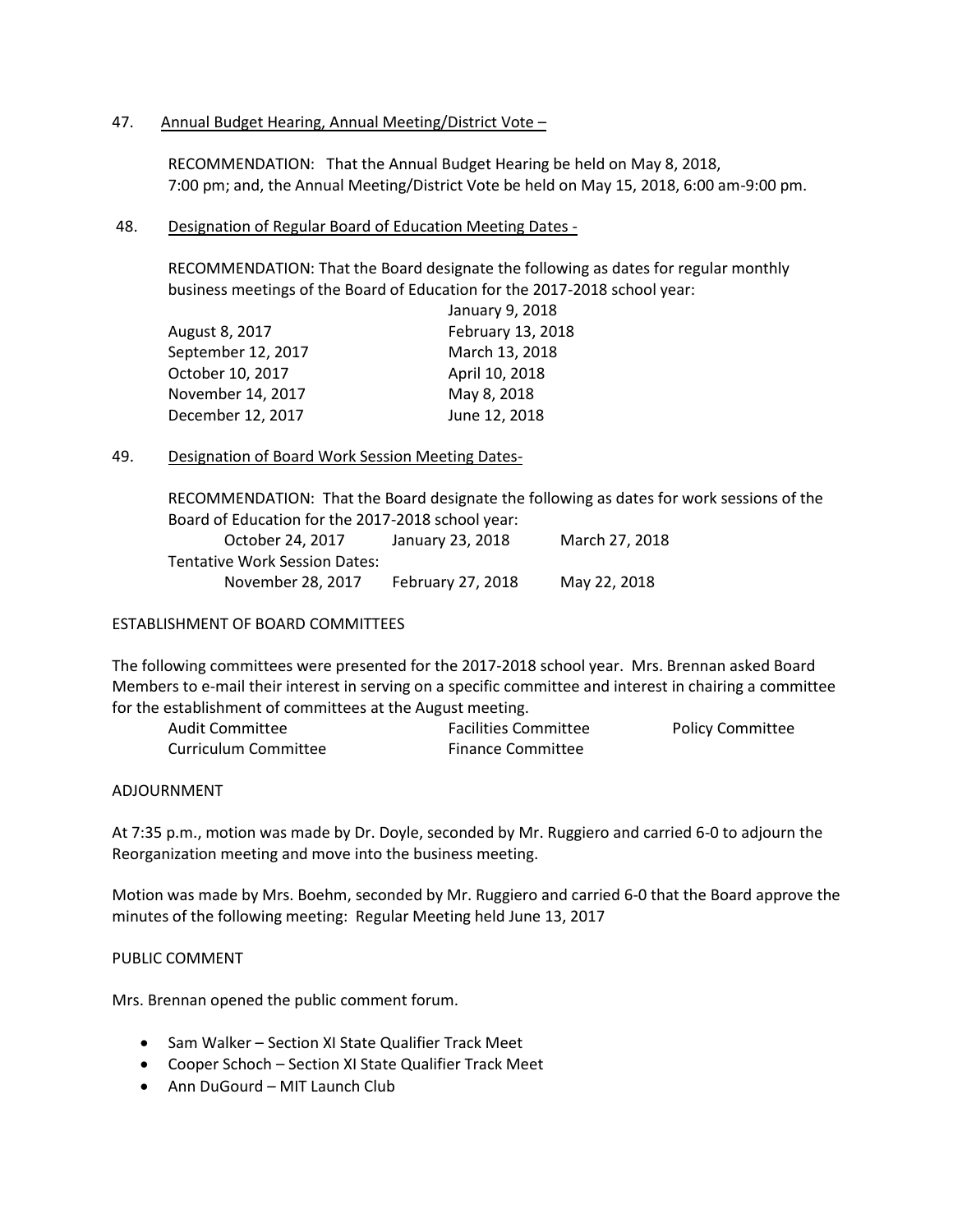#### REPORTS

Dr. Casciano reported on the 2016-17 end of year ceremonies and celebrations, and preparing for schools opening in September.

Mrs. Brennan reported on Board participation in the graduation and moving up ceremonies.

Mr. Ruggiero reported on the July 11, 2017 meeting of the Facilities Committee.

#### BOARD CONSENT AGENDA

Read into the record were changes to resolutions A.23 and C.1.

Motion was made by Dr. Doyle, seconded by Mr. Ruggiero and carried 6-0 that as recommended by the Superintendent of Schools, the Board approve Personnel resolutions numbered 1-24 appearing on the July 11, 2017 consent agenda.

Motion was made by Mrs. Zamek, seconded by Dr. Doyle and carried 6-0 that as recommended by the Superintendent of Schools, the Board approve Finance resolutions numbered 1-13 appearing on the July 11, 2017 consent agenda. Mrs. Brennan acknowledged the donation resolution B.12.

Motion was made by Mr. Ruggiero, seconded by Dr. Doyle and carried 6-0 that as recommended by the Superintendent of Schools, the Board approve Facilities and Operations resolution numbered 1 appearing on the July 11, 2017 consent agenda.

Motion was made by Mrs. Boehm, seconded by Mr. DeWitt and carried 6-0 that as recommended by the Superintendent of Schools, the Board approve Education resolutions numbered 1-6 appearing on the July 11, 2017 consent agenda.

#### NEW BUSINESS

Mrs. Brennan introduced dialogue regarding an e-mail received from a gentleman inquiring about the creation of a memorial of Port Jefferson alumni who served in the military. Dr. Casciano will schedule a meeting with the gentleman to learn more about his idea.

#### ADJOURNMENT

At 8:00 p.m., motion was made by Mr. Ruggiero, seconded by Mr. DeWitt and carried 6-0 to adjourn.

\_\_\_\_\_\_\_\_\_\_\_\_\_\_\_\_\_\_\_\_\_\_\_\_\_\_\_\_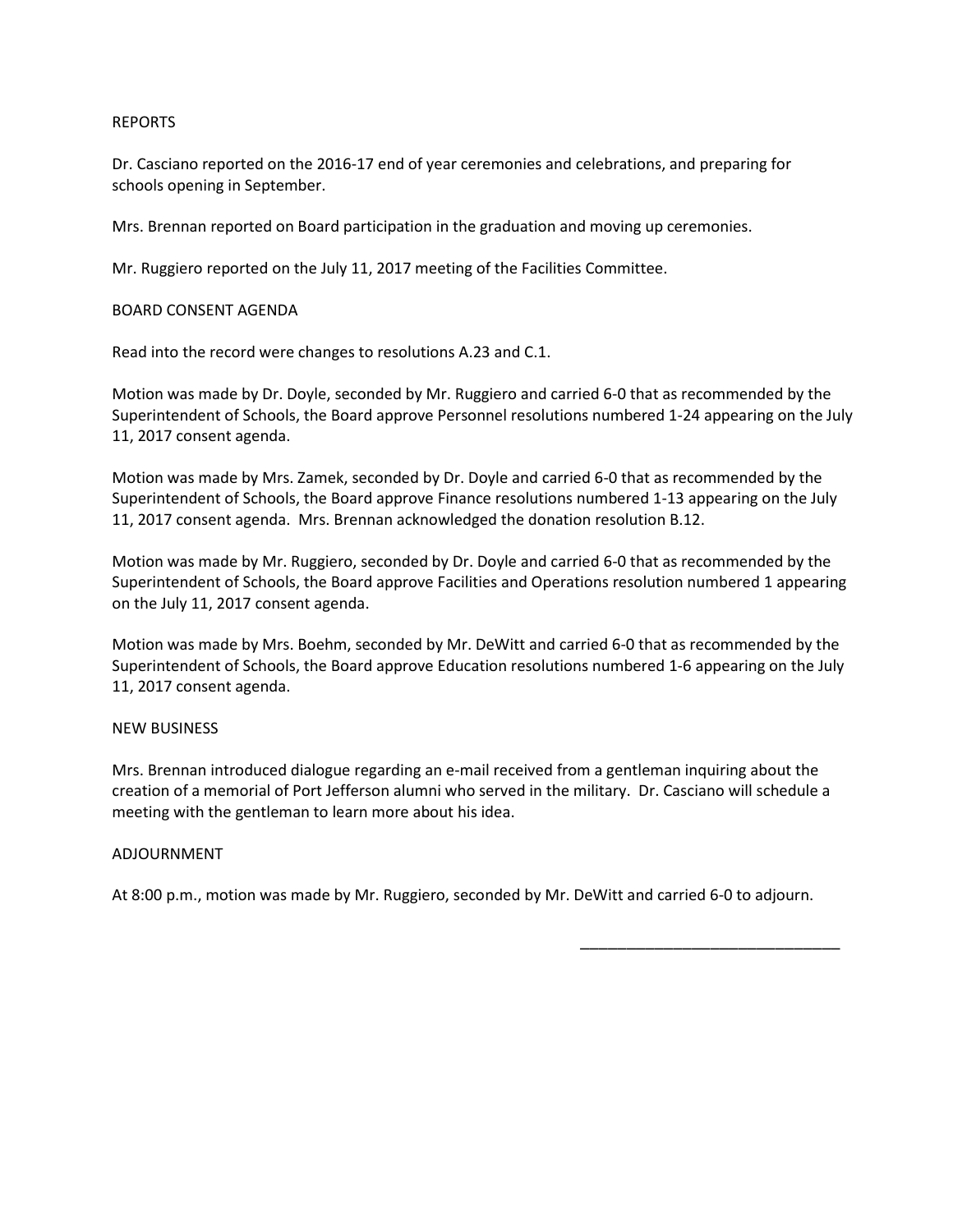# **CONSENT AGENDA July 11, 2017**

- A. Personnel
	- 1. Appointment Equipment Manager

The Board approves the appointment of Nicole Poulianos as Equipment Manager, for the 2017-2018 school year, at the rate of \$15.00 per hour.

2. Appointment – Athletic Trainer

The Board approves the appointment of Eric Fells Athletic Trainer, for the 2017-2018 school year, at the rate of \$37.50 per hour, contingent upon First Aid, CPR and Athletic Trainer certifications; and further, the Board approves the appointment of Michele Matera as a substitute athletic trainer for the 2017- 2018 school year, at the rate of \$38.75 per hour, contingent upon First Aid, CPR and Athletic Trainer certifications.

3. Appointment – Community Fitness Center Instructors

The Board approves the following Community Fitness Center Instructors, for the 2017-2018 school year, at the rate of \$20.00 per hour, contingent upon First Aid and CPR certifications:

| Benjamin Bajus     | <b>Andrew Cosci</b> | Traci McGlynn            |
|--------------------|---------------------|--------------------------|
| <b>Kelly Bates</b> | Amy Goldstein       | James Mimnaugh           |
| Dinarae Camarda    | Joan Lyons          | <b>Christian Neubert</b> |
| Michael Caravello  | Michael Maletta     | Nicole Poulianos         |
|                    |                     | Jesse Rosen              |

4. Appointment – Lifeguards

The Board approves the appointment of the following Lifeguards for the 2017-2018 school year Community Swim at Edna Louise Spear Elementary School pool, at the rate of \$12.00 per hour, contingent upon First Aid, CPR and Lifeguard certifications:

| pon not naj on nana Encada a continuations. |                      |
|---------------------------------------------|----------------------|
| Sam Caltagirone                             | <b>Michael Smith</b> |
| Phoenix Jampol                              | Sam Walker           |

5. Appointment – Head Lifeguards

The Board approves the appointment of the following Head Lifeguards for the 2017-2018 school year Community Swim at Edna Louise Spear Elementary School pool, at the rate of \$20.00 per hour, contingent upon First Aid, CPR and Lifeguard certifications:

Michele AponteJoyce Brown Francoise Schachner

6. Appointment – Fitness Center Instructors

The Board approves the following Fitness Center Instructors, for the 2017-2018 school year, in accordance with the negotiated agreement with the Port Jefferson Teachers Association: Michael Maletta – Fall and Spring Fitness Center Instructor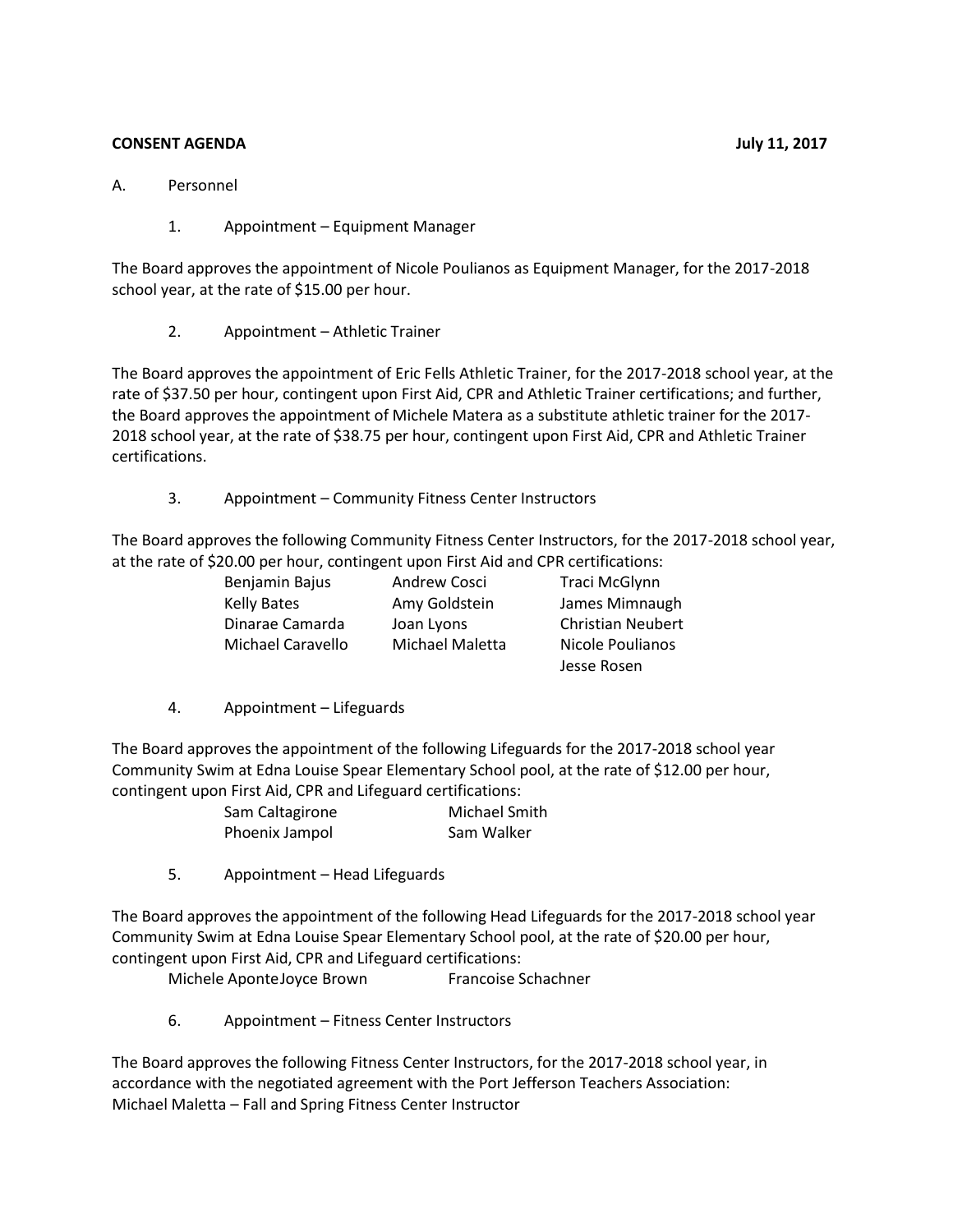James Mimnaugh – Winter Fitness Center Instructor

7. Appointment –Summer 2017 CSE

The Board approves the following staff, as needed, for the Summer 2017 Committee on Special Education, July 1, 2017 – August 31, 2017, at their hourly rate of pay:

| <b>Teacher</b> | Deanna Lilimpakis |
|----------------|-------------------|
| Psychologist   | Christine Benanti |

8. Notary Stipend

The Board approves the Notary stipend for Carri-Ann Bardram and Stephanie Miazga, for the 2017-2018 school year, in accordance with the negotiated agreement with the Port Jefferson Office Staff Association.

9. Appointment – Coaches

The Board approves the appointment of Coaches on the attached list, for the 2017-2018 school year, in accordance with the negotiated agreement with the Port Jefferson Teachers Association, contingent upon First Aid and CPR Certifications and Temporary Coaching Licenses.

10. Appointment – Student Intern I

The Board approves the appointment of Christopher Lautato, as a Student Intern I, for the 2017-2018 school year, at the rate of \$10.00 per hour.

11. Co-Curricular Appointments

The Board approves the following elementary school co-curricular appointments for the 2017-2018 school year, in accordance with the negotiated agreement with the Port Jefferson Teachers' Association, pending minimum enrollment requirements:

> Art Club – Richard Anderson Chess/Scrabble Club (Grades 3-5) – Francoise Schachner Instrumental Music – Concerts – Vanessa Salzman, Ed.D. (Strings) Drama Club – Christian Neubert / Kristen Neubert Greenhouse Club – Brian Kendrick and Richard Lautato Homework Club – Megan DeVita Grades 3, 4 & 5 Intramurals – Francoise Schachner, Benjamin Bajus and Kevin Rowett Student Government – Michele Smith / Dana St. Pierre Yearbook Club – Jennifer Guerrazzi Substitute for all clubs – Megan Roth-Ueno

12. Appointment – Substitutes

The Board approves the following substitute appointments for the 2017-2018 school year:

Teacher Michele Aponte Camille Doherty Robert Dunlop Ryan McCormick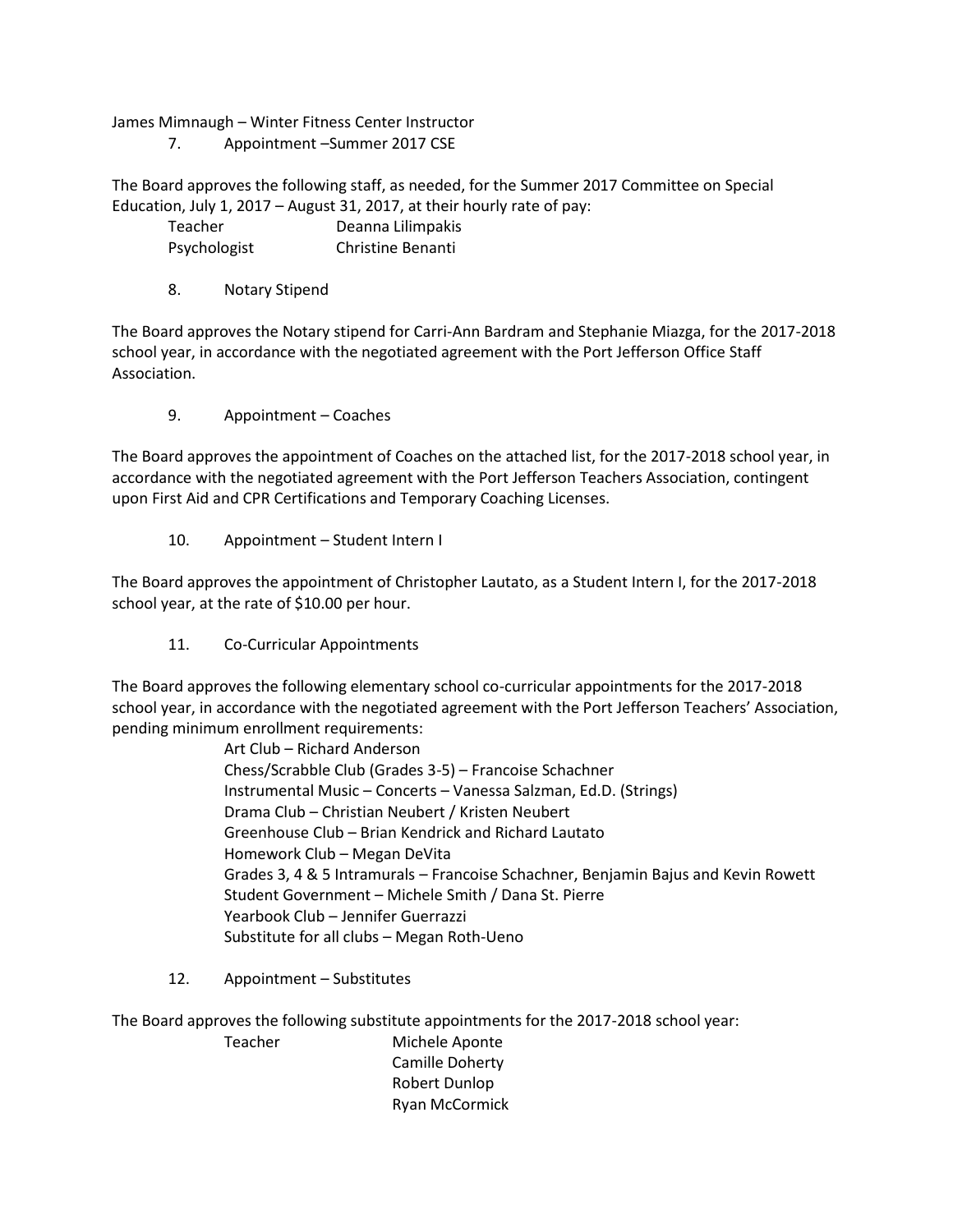|                           | Sara Meyerback         |
|---------------------------|------------------------|
|                           | Caroline Morgan        |
|                           | Melanie Sandberg       |
|                           | Kaitlyn Scharrenbroich |
| <b>Teacher Aide</b>       | Cassandra Meehan       |
|                           | Daniel Holland, Jr.    |
| <b>Teaching Assistant</b> | Sara Meyerback         |
|                           | Daisy Sanchez          |
|                           | Melanie Sandberg       |
|                           | Kaitlyn Scharrenbroich |

13. Appointment – Special Education/Science Teacher

The Board approves the appointment of Nicole Sklar as a teacher of Special Education/Science, on a probationary basis effective July 1, 2017 at Level MA Step 1, in accordance with the negotiated agreement with the Port Jefferson Teachers' Association; and in accordance with the Education Transformation Act Amended Section 3012 of the Education Law, tenure will be granted and considered upon three (3) annual APPR composite ratings of Effective or Highly Effective, in at least three (3) of the preceding four (4) years and cannot have an APPR composite rating of Ineffective in the last year of the probationary appointment.

14. Appointment – Music Teacher

The Board approves the appointment of Lisa Scrom, as a teacher Music on a Probationary basis, on a probationary basis effective July 1, 2017 at Level MA Step 3, in accordance with the negotiated agreement with the Port Jefferson Teachers' Association; and in accordance with the Education Transformation Act Amended Section 3012 of the Education Law, tenure will be granted and considered upon three (3) annual APPR composite ratings of Effective or Highly Effective, in at least three (3) of the preceding four (4) years and cannot have an APPR composite rating of Ineffective in the last year of the probationary appointment.

15. Request for Leave Extension – Teacher Aide

The Board approves the request of Karen Harvey, as a Teacher Aide, for an extension of her leave of absence for the 2017-2018 school year.

16. Request Leave – Math Teacher

The Board approves the request of Winifred Kuemmel, teacher of Mathematics, for a leave of absence from on or about August 30, 2017 until on or about November 6, 2017, in accordance with Board Policy 9520.2 Family and Medical Leave and Articles IX.B.9 and IX.F. of the negotiated agreement with the Port Jefferson Teachers Association.

17. Leave Replacement Appointment – Math Teacher

The Board approves the appointment of Camille Doherty, as a teacher of Mathematics, on a leave replacement basis (for Winifred Kuemmel), from on or about August 30, 2017 until on or about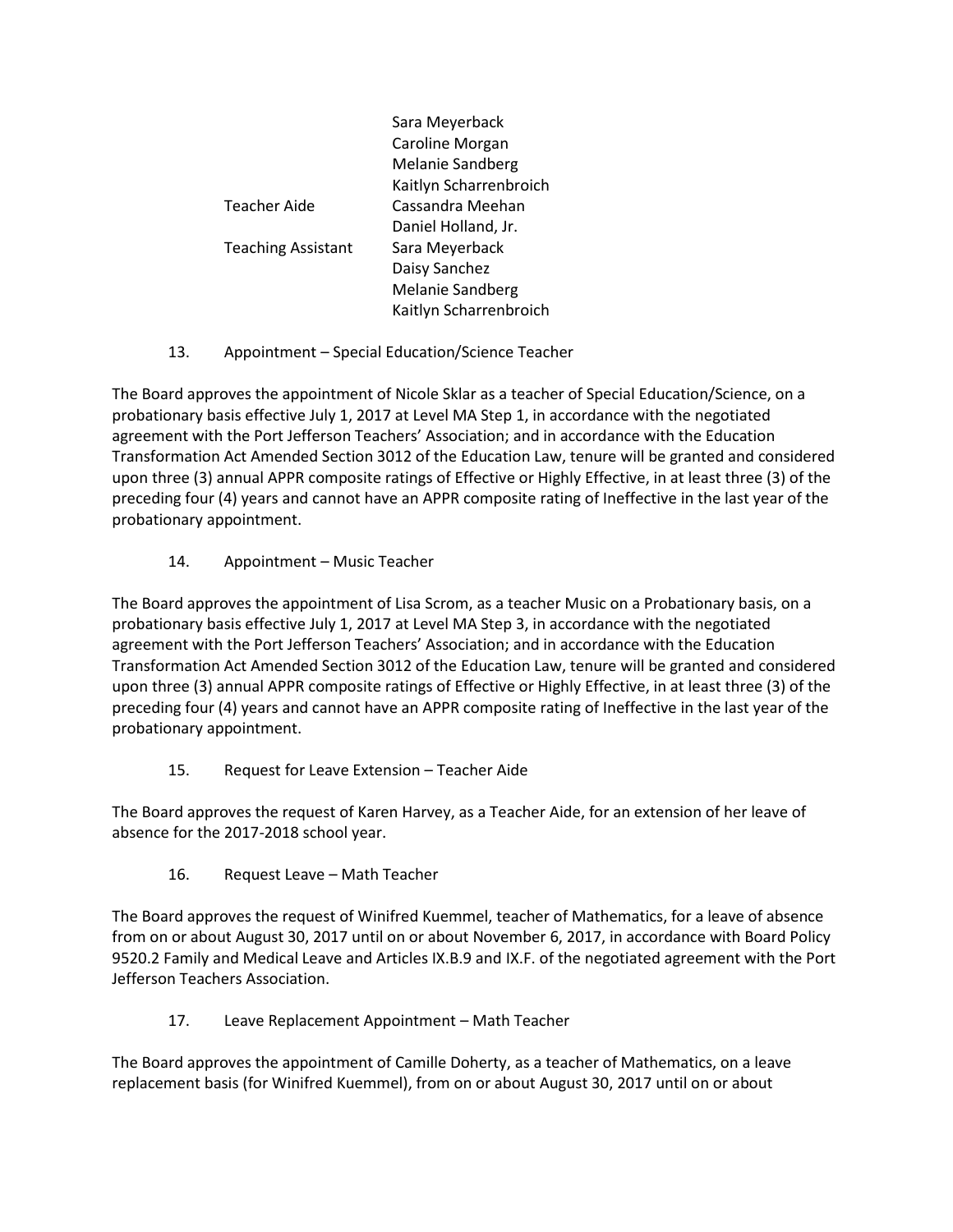November 6, 2017, at Level MA Step 2, in accordance with the negotiated agreement with the Port Jefferson Teachers Association.

# 18. Request for Leave Extension – Teaching Assistant

The Board approves the request of Katherine Butera, Teaching Assistant, for an extension of her present leave of absence for the 2017-2018 school year, in accordance with Article XI.10 of the negotiated agreement with the United Paraprofessionals Association of Port Jefferson.

# 19. Leave Replacement Appointment – Music Teacher

The Board approves the appointment of Katherine Butera, as a teacher of Music, on a leave replacement basis (for Jessica Pastor), for the 2017-2018 school year, at Level MA Step 1, in accordance with the negotiated agreement with the Port Jefferson Teachers Association.

20. Recall Appointment – Art

The Board approves the recall of Nancy Randazzo, from the Preferred Eligibility List, as a teacher of Art, effective July 1, 2017, at Level MA75 Step 14, in accordance with the negotiated agreement with the Port Jefferson Teachers Association.

21. Recall Appointment – Elementary

The Board approves the recall of Kimberly Pelkonen, from the Preferred Eligibility List, as a teacher of Elementary Education, effective July 1, 2017, at Level MA Step 9.5, in accordance with the negotiated agreement with the Port Jefferson Teachers Association.

22. Recall Appointment – Elementary

The Board approves the recall of Kristen Neubert, from the Preferred Eligibility List, as a .5 FTE teacher of Elementary Education and a .5 FTE teacher of Special Education, effective July 1, 2017, at Level MA60 Step 9, in accordance with the negotiated agreement with the Port Jefferson Teachers Association.

23. Part-time Appointments

The Board approves the following part-time appointments for the 2017-2018 school year, in accordance with the negotiated agreement with the Port Jefferson Teachers Association:

| Robert Dunlop      | .8 FTE Technology              |
|--------------------|--------------------------------|
| Thomas Tomaszewski | 5.6 FTE Science .3 FTE Science |

24. Curriculum Projects

The Board approves the following teachers for curriculum projects, for the 2017-2018 school year, in accordance with the negotiated agreement with the Port Jefferson Teachers Association:

Kindergarten - Social Studies Curriculum Project in Atlas, 16 hours- Melissa Martin

Grade 1- Social Studies Curriculum Project in Atlas, 32 hours to be shared by Sandra Eybs and Margaret Hoon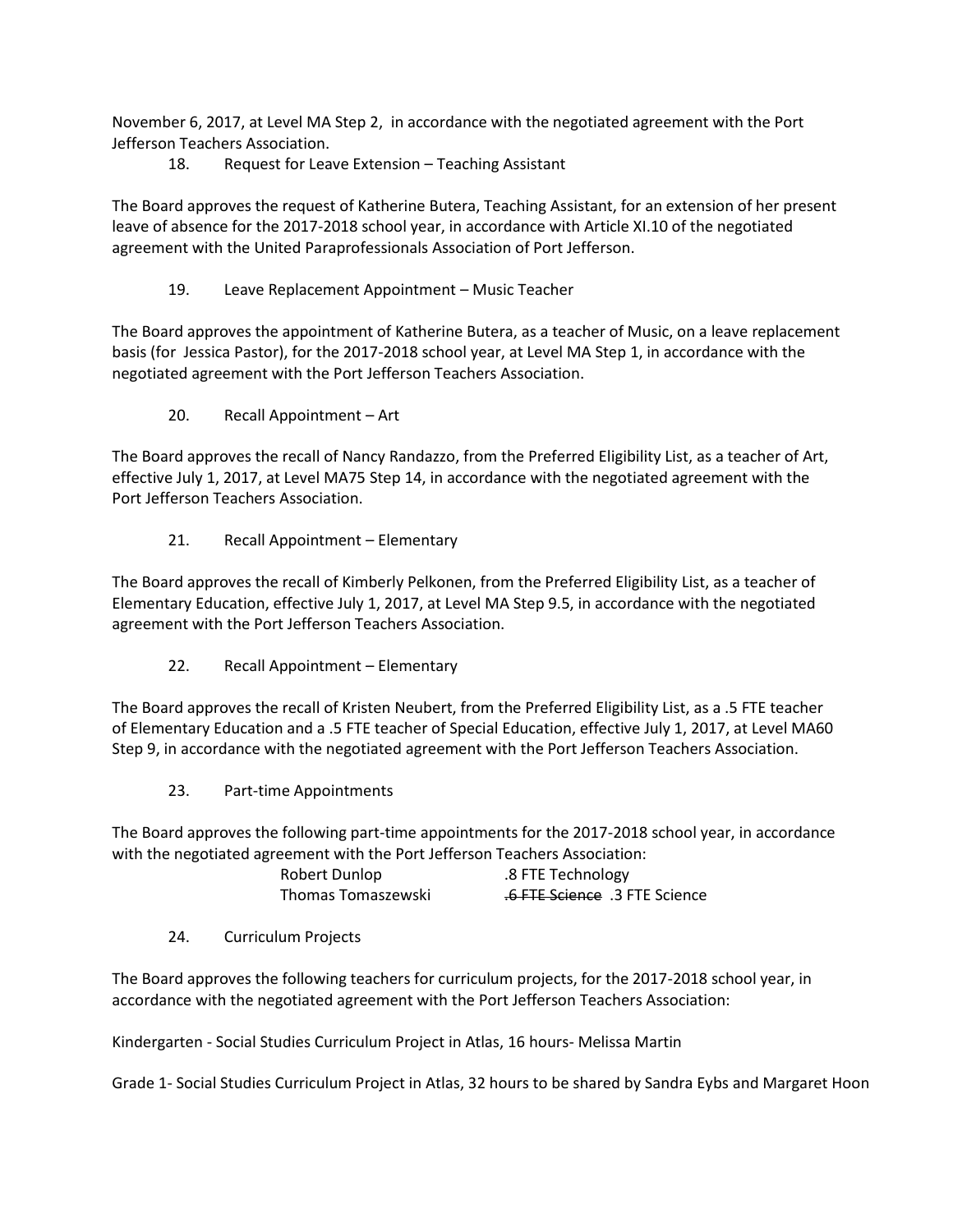Grade 2- Social Studies Curriculum Project in Atlas, 32 hours to be shared by Laura Kelly and Maureen Zajac

Grade 3- Social Studies Curriculum Project in Atlas, 32 hours to be shared by Jacqueline Gandolfo and Doreen Marullo

Grade 4- Social Studies Curriculum Project in Atlas, 32 hours to be shared by Michele Smith and Dana St. Pierre

Math - Geometry with Lab Curriculum Project in Atlas, 20 hours to be shared by Kristine Vaccaro and Sarah Ogden

Math- Algebra 2 with Lab Curriculum Project in Atlas, 20 hours to be shared by Christina Morgan and Camille Doherty

Math-College Statistics Curriculum Project in Atlas, 20 hours-Christina Morgan

Math-AP Statistics Updates Curriculum Project in Atlas, 10 hours-Christina Morgan

Social Studies-AP Psychology Curriculum Project in Atlas, 20 hours-Tara Sladek-Maharg

- B. Finance
	- 1. Financial Reports

The Board approves the following financial reports:

Claims Audit Report - Month of May Cash Flow Analysis - Month of May Fund Balance Projection New Budget Transfers May Warrants & Treasurer Reports Fund Name Warrant # General Fund 75, 77-80 School Lunch Fund 11-12 Federal Fund 28-30 Capital Fund 18 Trust & Agency No Warrants Payroll 29, 31 Royal Fund No Warrant Scholarship Fund No Warrant Trial Balance - July 2016 – May 31, 2017 Revenue Budget Status - July 2016-June 2017 Appropriation Status Report - July 2016-June 2017 Budget Transfers - Month of May Approved Fundraisers

2. Extension of Bid Award – Printing Supplies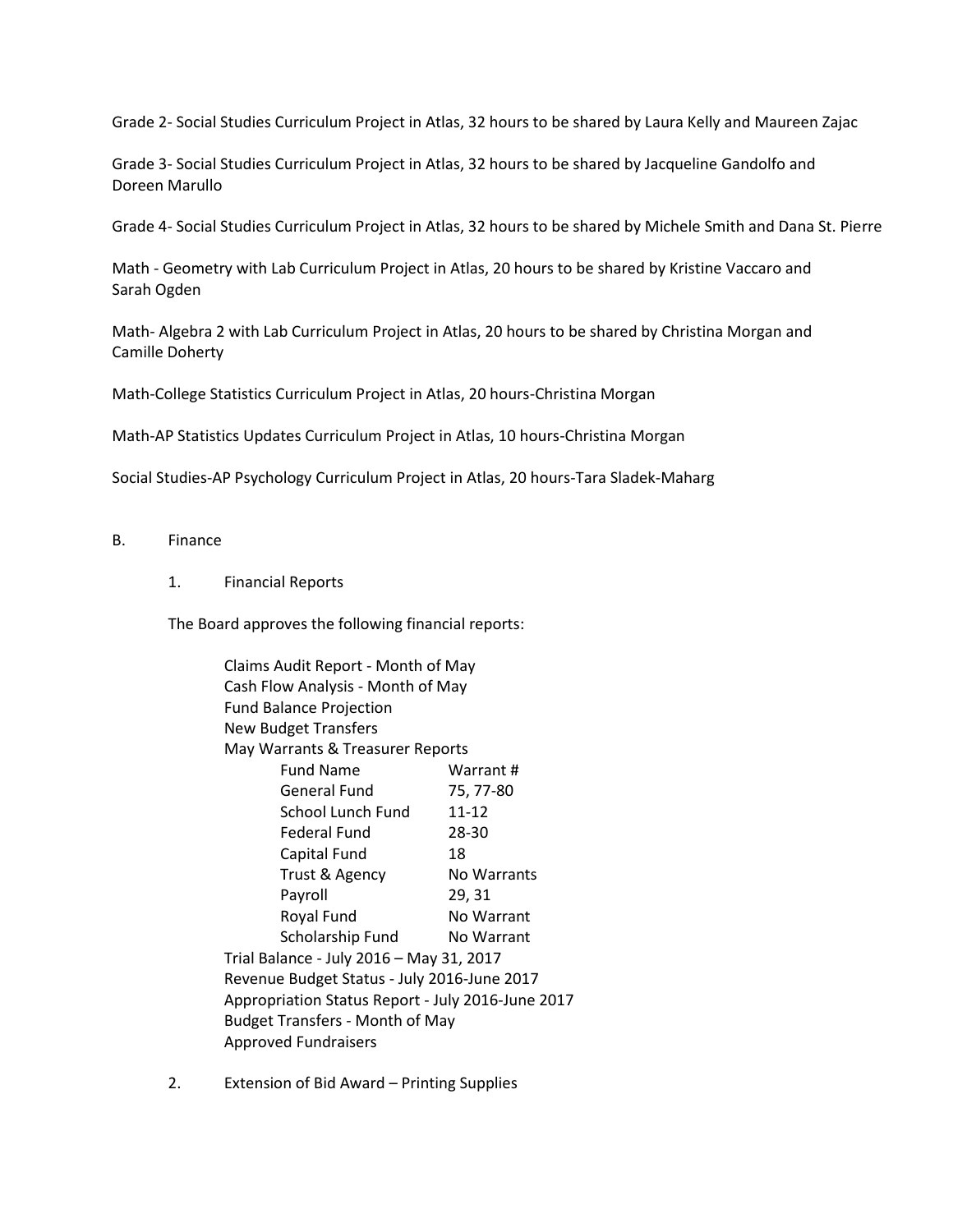The Board extends the Printing Supplies bid, for the 2017-2018 school year, to Savon Printing and Tobay Printing.

3. Extension of Bid Award – Grounds Maintenance Supplies

The Board extends the bid for Grounds Maintenance Supplies bid, for the 2017-2018 school year, to Vigliotti's Great Gardens.

4. Award of Bid – Plumbing Services

The Board awards the bid for Plumbing Services, for the 2017-2018 school year, to Sentry General Contracting Company

5. Award of Bid – Music Supplies and Sheet Music

The Board awards the bid for Music Supplies and Sheet Music, for the 2017-2018 school year, to the lowest responsible bidders meeting specifications as follows:

| Advantage Music | K&S Music                      |
|-----------------|--------------------------------|
| Music & Arts    | <b>National Discount Music</b> |

6. Award of Bid – Musical Instruments Rental

The Board awards the bid for musical instrument rentals for the 2017-2018 school to Advantage Music, as the lowest responsible bidder.

7. Food Service Contract

The Board approves the extension of the Food Service Program Contract with Aramark Educational Services, LLC, for the 2017-2018 school year.

8. Transportation Contracts

The Board approves the extension of transportation contracts with Suffolk Transportation Services Inc., for the 2017-2018 school year, with a price increased based on the consumer price index (CPI) issued by the New York State Education Department.

9. Affordable Care Act

The Board approves the appointment of Seneca Consulting Group to work with the District on the Affordable Care Act Administration; and further, the Board approves the Extension and Amendment of Benefit Consulting Agreement between Seneca Consulting Group and the Port Jefferson Union Free School District for assistance with Employer Mandate obligations under the Affordable Care Act.

10. Approval of Services

The Board approves the following musical services for the 2017-2018 school year: Jeanette Cooper Rehearsal Pianist (musical productions) \$1,300.00

| Jedijetite Cooper | Reflearsaí Fiarlist (filúsical productions) | <b>JI,JUU.UU</b> |
|-------------------|---------------------------------------------|------------------|
| Carolyn Droscoski | Choreographer (musical productions)         | \$1,200.00       |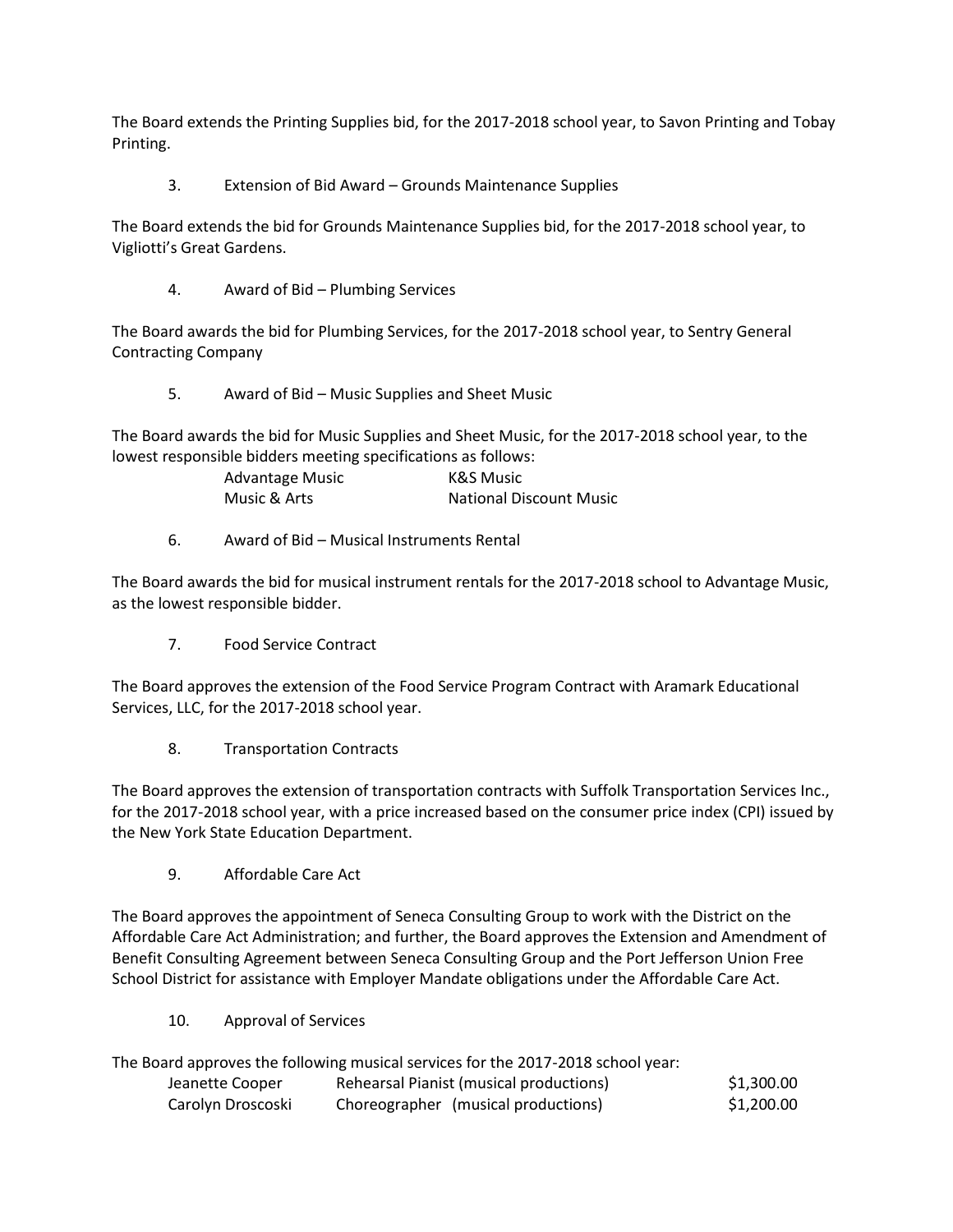| Steve Martino      | Orchestra Musician (drums- musical productions) | \$400.00 |
|--------------------|-------------------------------------------------|----------|
| <b>Bob Dalpiaz</b> | Orchestra Musician (reeds-musical productions)  | \$400.00 |

11. Approval of Services

The Board approves the following piano accompanists for the 2017-2018 winter and spring concert seasons, at the rate of \$80.00 per hour not to exceed 10 hours:

| Joseph Franzino   | <b>Rehearsal Pianist</b>     |
|-------------------|------------------------------|
| Jason Crockett    | Substitute Rehearsal Pianist |
| Jeanette Cooper   | Substitute Rehearsal Pianist |
| Daniel Ragone     | Substitute Rehearsal Pianist |
| Deanna Gruenberg  | Substitute Rehearsal Pianist |
| Ann Marie Disibio | Substitute Rehearsal Pianist |
| Arlene Russell    | Substitute Rehearsal Pianist |

12. Acceptance of Donation

The Board gratefully accepts the donation of \$200.00 from Sean Leister to be used to purchase a picnic table for District Office.

## 13. Interscholastic Competitions

The Board approves the attendance by qualifying teams/individuals, boys and girls track and cross country, at the following interscholastic competitions held beyond the Long Island area, for the 2017- 2018 school year:

Rhode Island Cross Country Inv., Brown University (tentative) Rhode Island Classic, Providence, RI Penn Relays at University of Pennsylvania, PA Eddy Games, Schenectady, NY National Track and Field Championships at Greensboro, NC Walt Disney World Invitational, Orlando, FL

- C. Facilities & Operations
	- 1. Surplus Property

The Board declares the following textbooks as surplus property; and directs the Deputy Superintendent to dispose of same in the best interest of the school district:

- 32 Paso A Paso (Level A) Publisher: Scott Foresman ISBN: 0-673-59298-0 Copyright: 1997
- 70 Paso A Paso (Level A) (Level B) Publisher: Scott Foresman ISBN: 0-673-21713-2 Copyright: 1997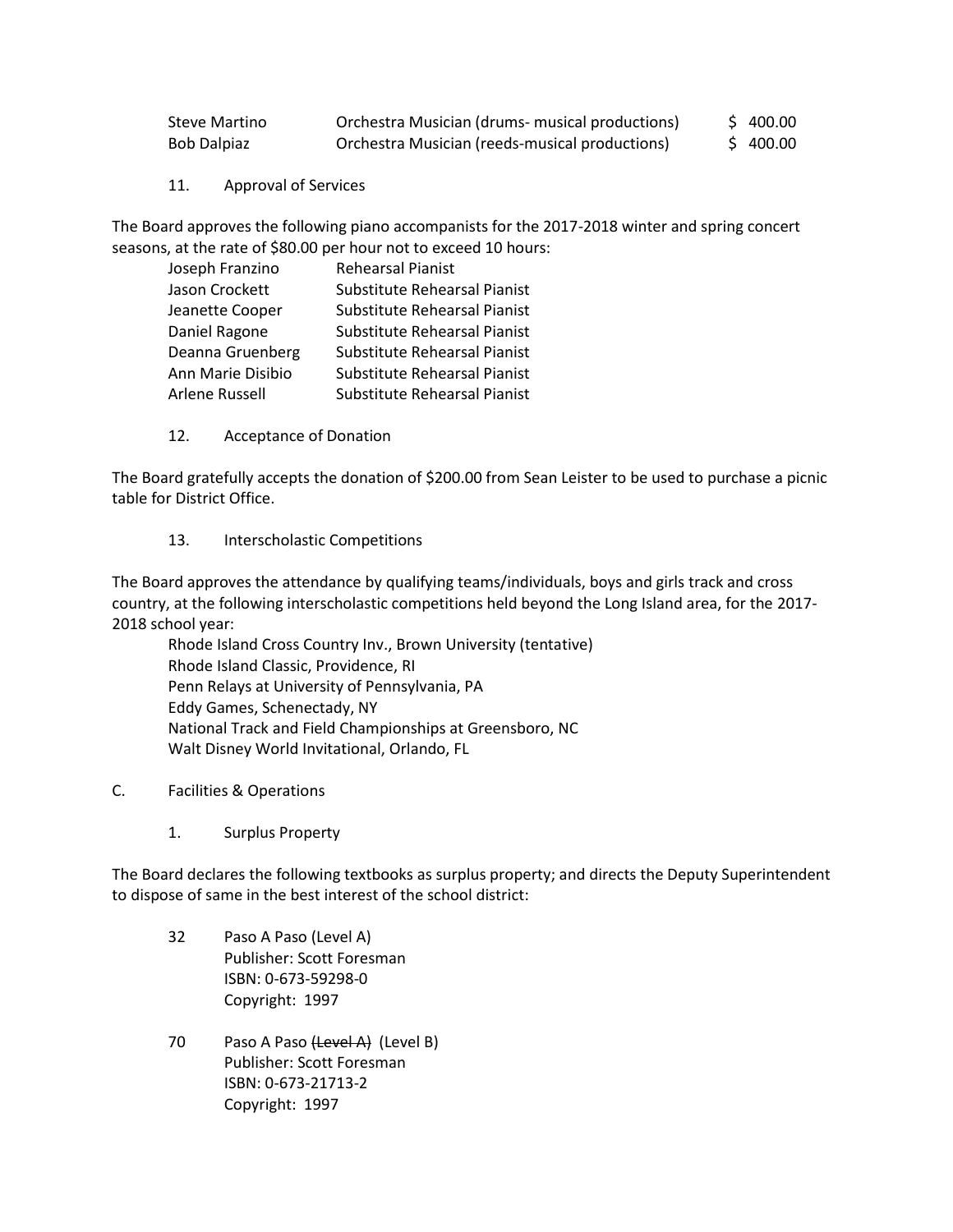# D. Education

1. Committees on Special Education

The Board approves the recommendations of the Committees on Special Education for meetings held: May 30, 31, June 1, 2, 5, 6, 7, 9, 13, 19, 2017

2. Columbia University Reading and Writing Project

The Board approves participation in the Columbia University, Teachers College, Reading and Writing Project (TCRWP), for staff development for the 2017-2018 school year.

3. CodeHS Online Curriculum

The Board approves participation in the CodeHS online curriculum for Introduction to Computer Science and AP Computer Science for the 2017-2018 school year.

4. APPR

The Board approves the continued use of the District's Annual Professional Performance Review plan for classroom teachers and principals in compliance with Education Law Section 3012-d and 8 N.Y.C.R.R. 30- 3, during the 2017-2018 school year.

5. Special Education Providers

The Board approves the following special education providers for the 2017-2018 school year:

| Achieve Beyond                            | Metro Therapy                                |
|-------------------------------------------|----------------------------------------------|
| AHRC                                      | <b>Naviance</b>                              |
| Anderson Center for Autism                | New York Therapy                             |
| <b>Behavior Support</b>                   | O'Neill, Nicole                              |
| Burkhard, Dr. Karin                       | <b>PBS Consulting</b>                        |
| Career and Employment Options             | Rocky Point Medical Group (Dr. John Gil)     |
| Children of America                       | Russell, Monique                             |
| Chiquitucto, Aliza Dianne                 | Sachem School District                       |
| Complete Rehabilitation                   | Seyfert, David                               |
| <b>Consulting That Makes A Difference</b> | Smithtown School District                    |
| <b>Creative Tutoring</b>                  | Solomon, Dr. Ilene                           |
| DaVInci Education and Research            | South Country School District                |
| Developmental Disabilities Institute      | South Huntington School District             |
| Eden II/Genesis Outreach Autism Center    | St. Charles Hospital                         |
| <b>Frontline Education</b>                | St. James Tutoring                           |
| Gayle E. Kligman Therapeutic Resources    | <b>Stony Brook Hospital</b>                  |
| Gersh Academy                             | <b>Syosset Tutoring</b>                      |
| Horizon Healthcare                        | The Community Programs Center of Long Island |
| Interim Health Care                       | Three Village School District                |
| Islip Tutoring                            | <b>Top Grade Tutoring</b>                    |
|                                           |                                              |